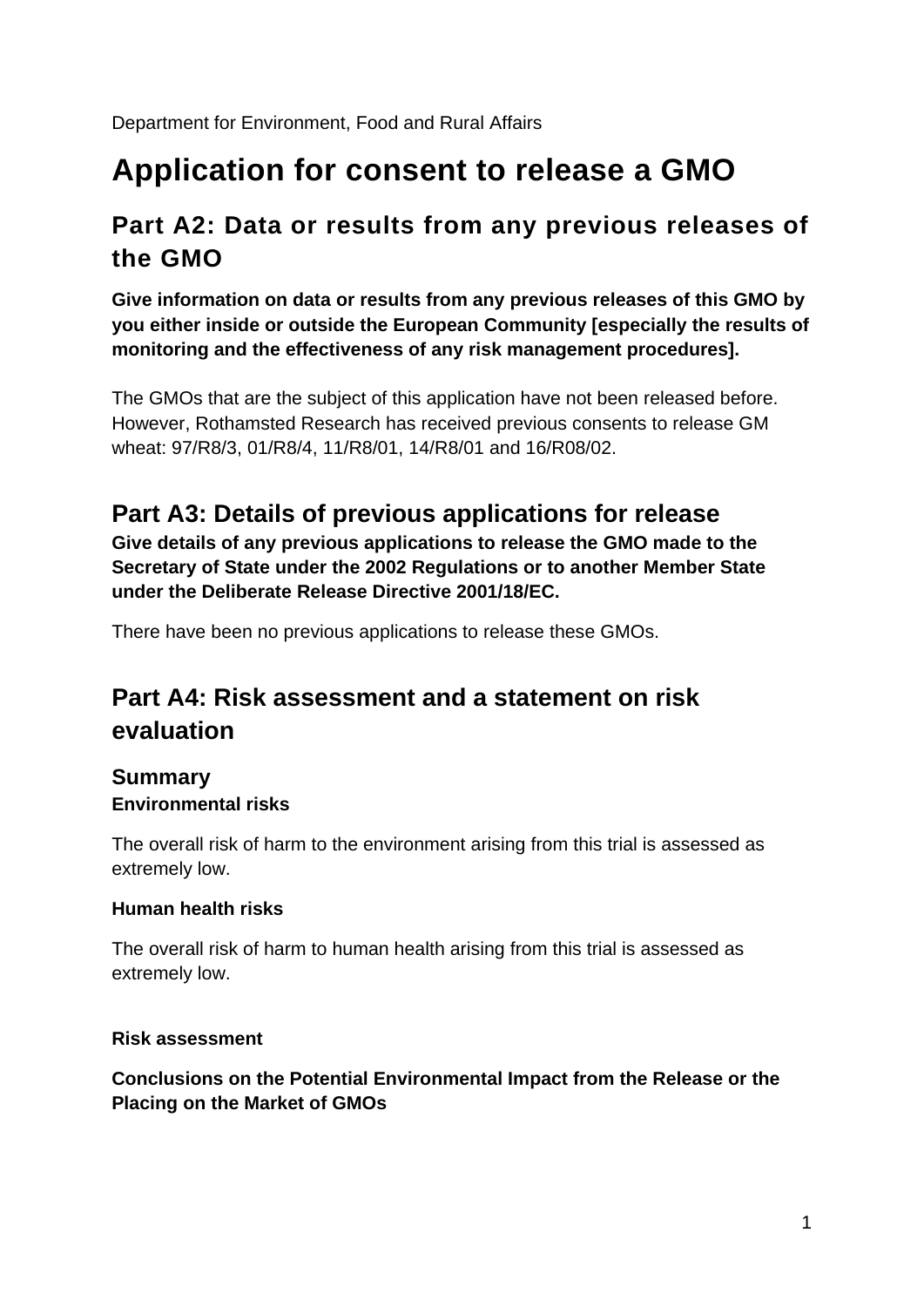#### **i. Likelihood of the genetically modified higher plant (GMHP) becoming more persistent than the recipient or parental plants in agricultural habitats or more invasive in natural habitats.**

Plants in which the *bar* gene is still present will be resistant to control by herbicides based on phosphinothrycin. However, control by herbicides based on other active ingredients will not be affected. The major trait in the plants is reduced accumulation of free asparagine in the grain. This appears to have a negative effect on germination, and there is some evidence of increased seed size in some of the edited lines. Otherwise the phenotype of the edited lines, including morphology, pollination and seed-set, do not appear to differ from control wheat cv. Cadenza plants. We therefore expect dissemination of pollen and seeds to be the same as for non-transgenic wheat plants, and the survivability of the plants in unmanaged systems to be reduced due to the germination effect.

#### **ii. Any selective advantage or disadvantage conferred to the GMHP.**

As stated above, germination of the low free asparagine lines is poor, and this is likely to confer a selective disadvantage.

#### **iii. Potential for gene transfer to the same or other sexually compatible plant species under conditions of planting the GMHP and any selective advantage or disadvantage conferred to those plant species.**

Wheat is a self-pollinating crop with very low rates of cross-pollination with other wheat plants. It can be forced, using laboratory techniques, to cross with rye, triticale and a limited number of other cereals but spontaneous crossing in the field is extremely rare if it occurs at all.

The only wild relatives of wheat commonly found in the UK are in the genera *Elymus* and *Elytrigia* (formerly known as *Agropyron*) and there are no reports of spontaneous cross-hybridisation between wheat and these genera. The two most prevalent inland species are common couch (*Elytrigia repens* (= *Agropyron repens*)) and bearded couch (*Elymus caninus* (= *Agropyron caninum*)). Other related species, such as sand couch (*Elytrigia juncea* (= *Agropyron junceum*)), sea couch (*Elytrigia atherica* (= *Agropyron pycnanthum*)) and hybrids thereof are largely confined to coastal habitats.

Common couch is quite widespread on the Rothamsted estate whereas bearded couch is confined to woods and hedgerows. Common couch propagates primarily by vegetative reproduction (rhizomes), rather than by sexual reproduction, and in any case, no reports of wheat  $\times$  couch spontaneous hybrids have been reported.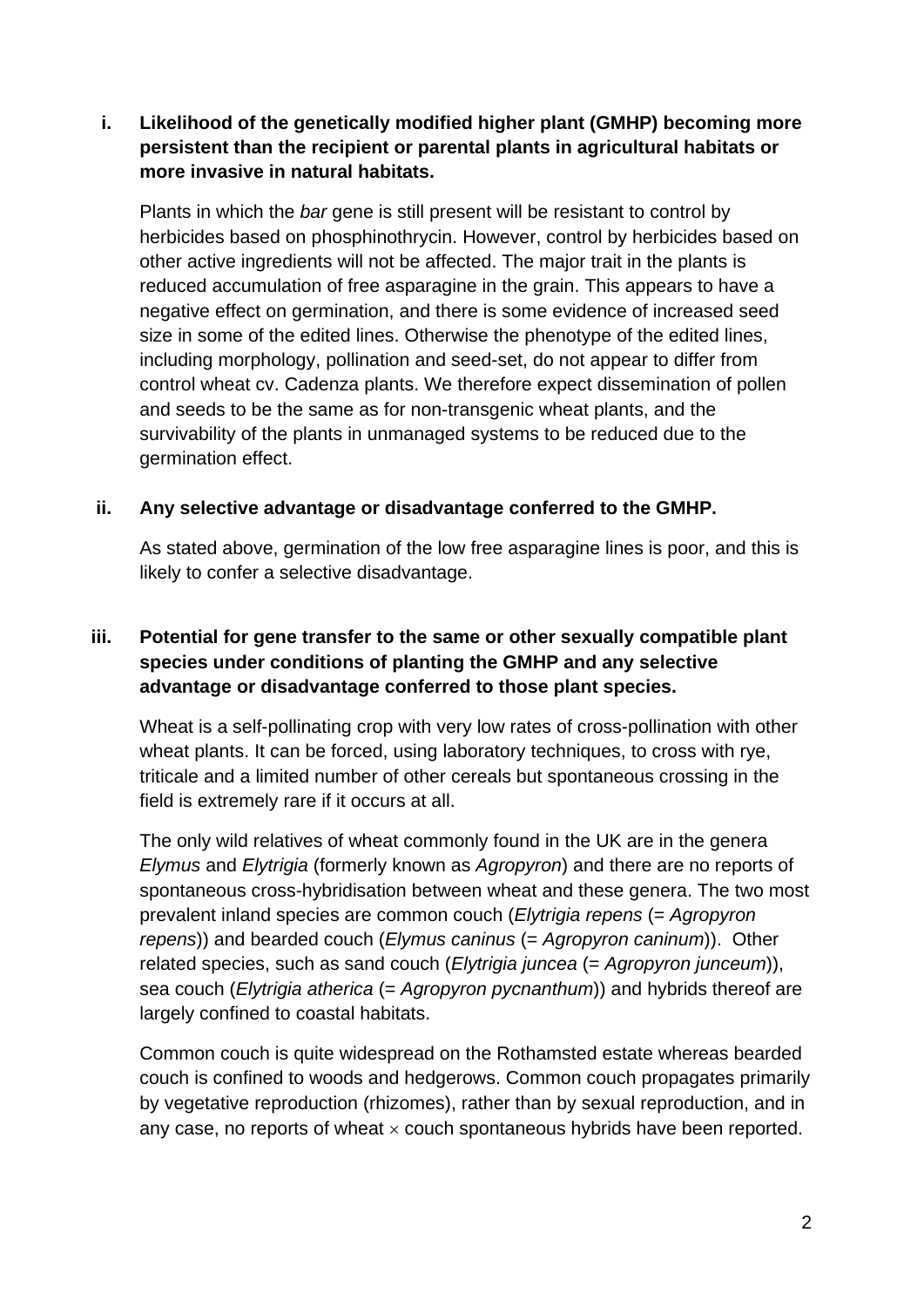Nevertheless, the outer edge of the trial will have a 3 m strip of non-GM wheat to function as a pollen barrier, and no wheat or other cereals will be cultivated within 20 m of the trial. Common couch and other grasses will be controlled along with other weeds in and around the trial site using standard farm practices, and will not be allowed to grow within 20 m of the trial.

**iv. Potential immediate and/or delayed environmental impact resulting from direct and indirect interactions between the GMHP and target organisms, such as predators, parasitoids and pathogens (if applicable).**

Not applicable: There are no target organisms.

**v. Possible immediate and/or delayed environmental impact resulting from direct and indirect interactions of the GMHP with non-target organisms, (also taking into account organisms which interact with target organisms), including impact on population levels of competitors, herbivores, symbionts (where applicable), parasites and pathogens.**

Wheat plants have a range of insect pests and fungal pathogens. The main insect pests in the UK are the bird cherry-oat aphid (*Rhopalosiphum padi*), the grain aphid (*Sitobion avenae*) and the rose grain aphid (*Metopolophium dirhodum*), as well as the orange wheat blossom midge (*Sitodiplosis mosellana*) and the wheat bulb fly (*Delia coarctata*). Wheat also interacts with beneficial insects that attack aphid pests, such as *Aphidius rhopalosiphi*. Interactions with these insects are not expected to be affected in any way in the plants in the field trial.

Wheat can become infected by several fungal pathogens in the UK, including *Septoria tritici* (*Mycosphaerella graminicola*), yellow rust (*Puccinia striiformis*) and brown rust (*Puccinia triticina*), as well as Fusarium head blight (*Fusarium graminearum*) and take-all disease (*Gaeumannomyces graminis* var. *tritici*). Good phytosanitary practice has been shown to be important in preventing the accumulation of high concentrations of free asparagine in the grain (Curtis et al., 2016), but the relationship between pathogen infection and asparagine metabolism requires further research if the mechanisms underpinning this observation are to be understood. Even so, we consider it extremely unlikely that reduced free asparagine concentration in the grain will make the wheat more resistant to fungal pathogens.

**vi. Possible immediate and/or delayed effects on human health resulting from potential direct and indirect interactions of the GMHP and persons working with, coming into direct contact with, or in the vicinity of the GMHP release(s).**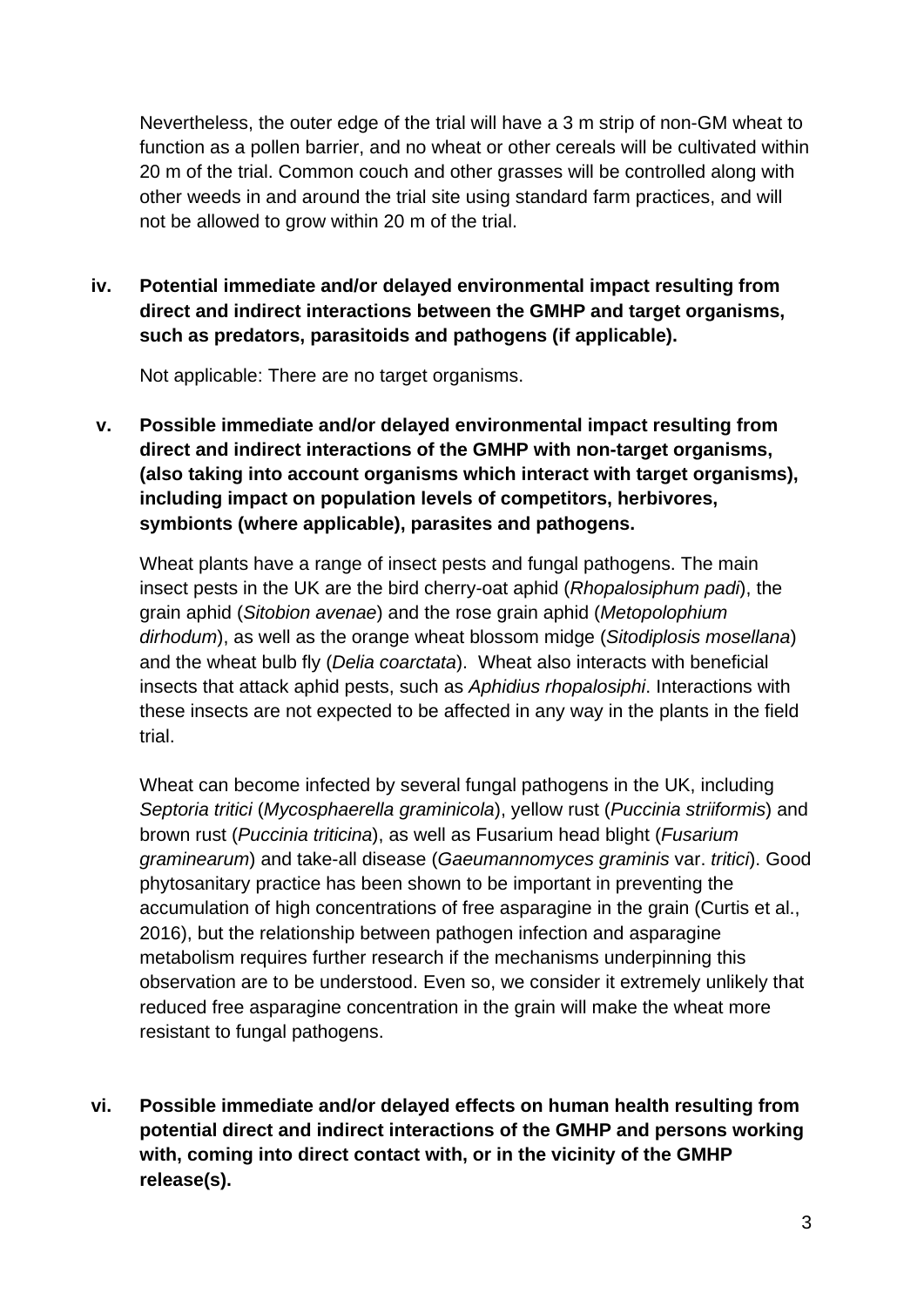The *gRNA*, *Cas9* and *bar* genes do not encode proteins that are harmful to human health, or proteins that are involved in or interact with metabolic pathways that could lead to the synthesis of harmful products. The primary trait of reduced free asparagine concentration in the grain will have no effect on human health. Any unknown hazards arising from the expression and ingestion of foreign proteins will not be realised because the wheat plants will not be consumed by humans.

#### **vii. Possible immediate and/or delayed effects on animal health and consequences for the food/feed chain resulting from consumption of the GMO and any products derived from it if it is intended to be used as animal feed.**

The *gRNA*, *Cas9* and *bar* genes do not encode proteins that are harmful to animal health, or proteins that are involved in or interact with metabolic pathways that could lead to the synthesis of harmful products. The primary trait of reduced free asparagine concentration in the grain will have no effect on animal health. Any unknown hazards arising from the expression and ingestion of foreign proteins by domestic or farm animals will not be realised because the wheat plants will not be used for animal feed. The site is enclosed by a fence that will deter entry by wild rabbits or other large mammals, and bird scaring devices including gas guns and hawk kites will be used to keep out birds.

**viii. Possible immediate and/or delayed effects on biogeochemical processes resulting from potential direct and indirect interactions of the GMO and target and non-target organisms in the vicinity of the GMO release(s).**

Biogeochemical processes are not expected to be affected by the cultivation of the genetically modified plants.

#### **ix. Possible immediate and/or delayed, direct and indirect environmental impacts of the specific cultivation, management and harvesting techniques used for the GMHP where these are different from those used for non-GMHPs.**

The site will be prepared according to standard agronomic practices for winter wheat cultivation. At harvest, a sample of plants may be hand-harvested, conditioned and threshed to supply seeds for research purposes. All such small samples removed from the trial site will be stored in containment prior to use and will eventually be autoclaved before disposal. The remainder of the site will be harvested by the plot combine. Grain that is not required for analysis or to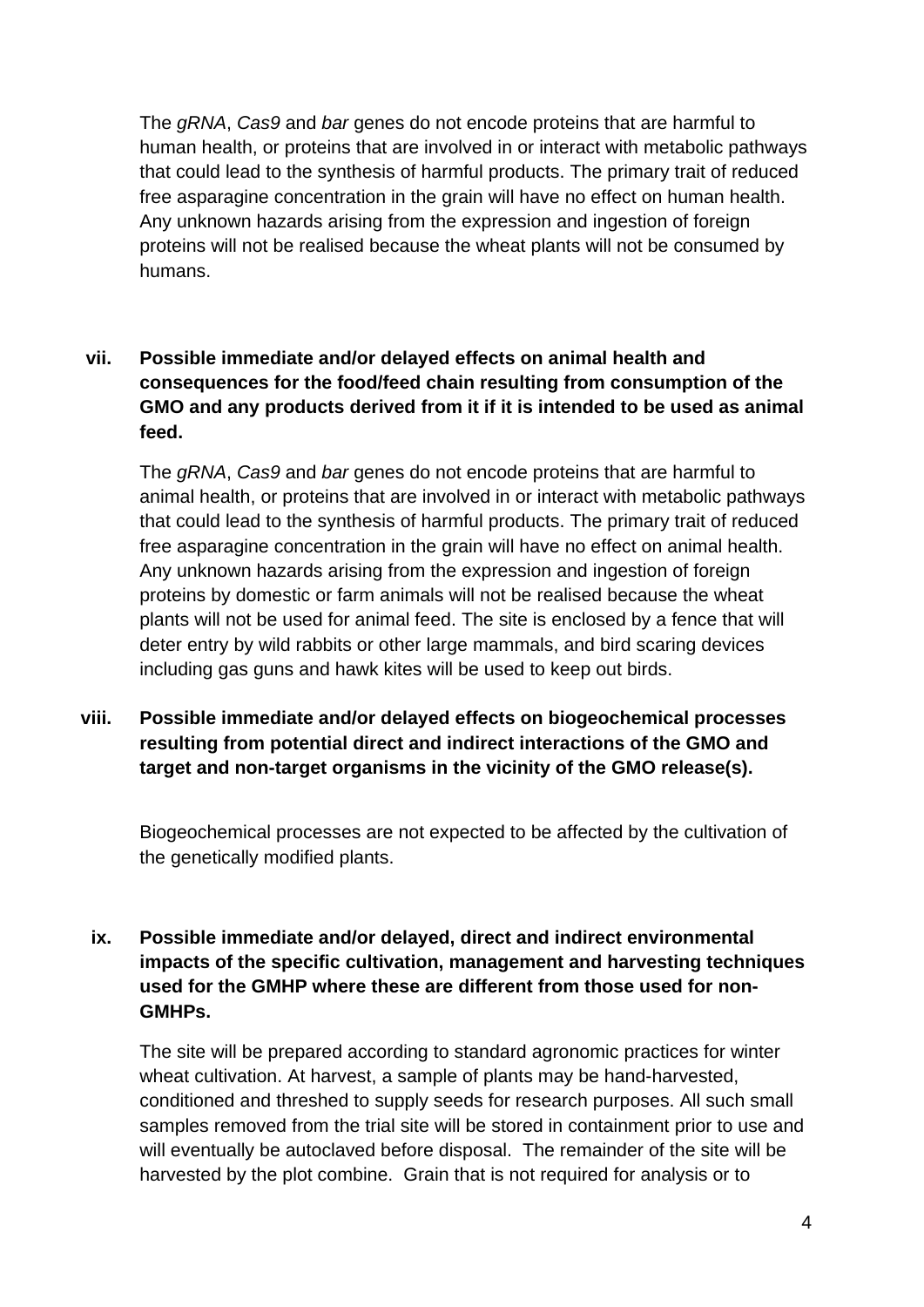provide seed for future trials will be disposed of by incineration, autoclaving, or deep burial at a local authority-approved landfill site using an approved contractor, while any material remaining after analysis will be autoclaved before disposal. All straw will be chopped and left on site. The combine will be cleaned prior to leaving the site so that all traces of plant material from the trial will remain in the trial area. All transport of material will be logged.

Once the trial is concluded, or when the site is moved from one year to the next (Part A1, Section 36), the trial area will remain in stubble for the following two years to enable monitoring of volunteers and a broad spectrum herbicide such as glyphosate will be applied as required.

Any environmental effects resulting from these procedures will be negligible.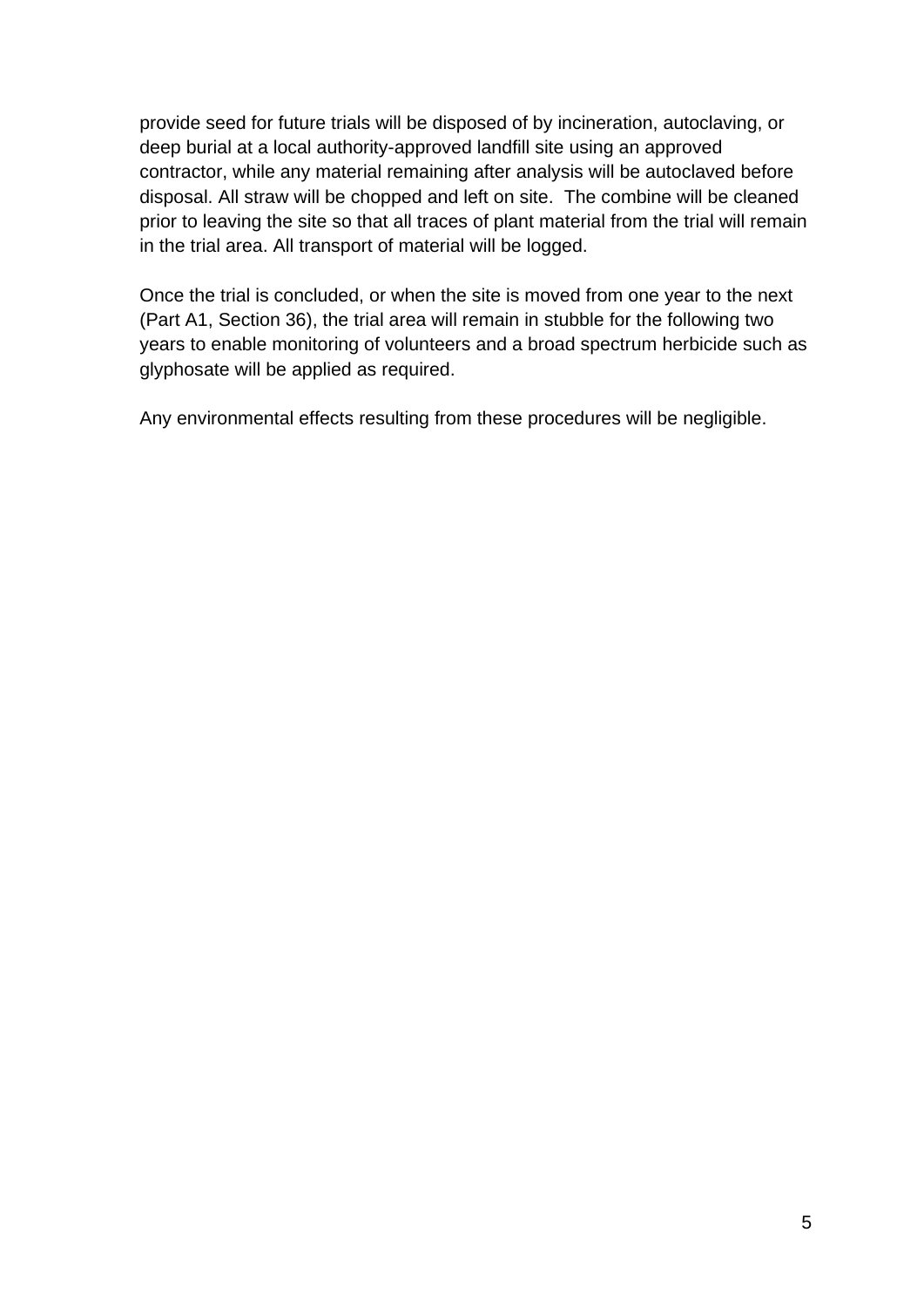|   | Step1: Potential       | Step 2: Evaluation of    | Step 3: Evaluation of the       | Step 4: Estimation of how        | Step 5: Modification of         | Step 6: Overall  |
|---|------------------------|--------------------------|---------------------------------|----------------------------------|---------------------------------|------------------|
|   | hazards which may      | how each hazard          | magnitude of harm caused        | likely/often each hazard will    | management strategies to        | estimate of risk |
|   | be caused by the       | could be realised in     | by each hazard if realised      | be realised as harm              | obtain lowest possible          | of harm caused   |
|   | characteristics of     | the receiving            |                                 |                                  | risks from the deliberate       | by the release   |
|   | the novel plant        | environments             |                                 |                                  | release                         | for each hazard  |
|   |                        |                          |                                 |                                  |                                 |                  |
| a | <b>Increased</b>       | Increased                | Wheat is an annual species      | It is highly unlikely that       | Harvested seeds will be         | Overall risk is  |
|   | invasiveness in        | invasiveness may         | that requires active            | intended or unintended           | transported from the site in    | negligible.      |
|   | natural habitats or    | arise from intended or   | management to out-compete       | effects of the genetic           | sealed containers.              |                  |
|   | persistence in         | unintended effects of    | weedier plants. Left            | modification will result in      | Machinery will be cleaned       |                  |
|   | agricultural habitats. | the genetic              | unmanaged, wheat does not       | major changes in                 | thoroughly prior to removal     |                  |
|   |                        | modification that result | establish and survive in nature | invasiveness or persistence.     | from the site. The large        |                  |
|   |                        | in wheat plants with a   | and thus has a low base line    | If it were to occur, this hazard | buffer zone will minimize the   |                  |
|   |                        | more 'weedy' habit       | of invasiveness and             | would be realised only if        | spread of pollen.               |                  |
|   |                        | that are better able to  | persistence. Even if intended   | seeds or pollen possessing       | Surrounding the trial site is a |                  |
|   |                        | establish and thrive in  | or unintended effects of the    | genes encoding these traits      | 20 metre area in which no       |                  |
|   |                        | uncultivated             | genetic modification resulted   | were to spread from the trial    | cereals or wild grasses will    |                  |
|   |                        | environments or to       | in major changes in             | site and become established      | be allowed to grow.             |                  |
|   |                        | persist in agricultural  | invasiveness or persistence, it | elsewhere. This is very          | Appropriate physical barriers   |                  |
|   |                        | habitats.                | is considered that this would   | unlikely as wheat pollen is      | and/or deterrents will be       |                  |
|   |                        |                          | not result in significant       | relatively heavy so does not     | employed to minimise access     |                  |
|   |                        |                          | environmental harm for          | travel far, and it has a short   | by large mammals and birds.     |                  |
|   |                        |                          | agricultural or unmanaged       | half-life. Cereals and grasses   | Phosphinothrycin-based          |                  |
|   |                        |                          | ecosystems. Wheat is a          | will not be allowed to grow      | herbicides will not be used     |                  |
|   |                        |                          | benign plant that can be easily | within 20 m of the trial site,   | on the trial site.              |                  |
|   |                        |                          | managed by cultivation or       | and spontaneous crossing         |                                 |                  |
|   |                        |                          | herbicides.                     | between wheat and its            |                                 |                  |
|   |                        |                          |                                 | closest wild relatives in the    |                                 |                  |
|   |                        |                          | The magnitude of harm if the    | UK has not been observed.        |                                 |                  |
|   |                        |                          | hazard were realised is,        | Seed removal from the site       |                                 |                  |
|   |                        |                          | therefore, considered to be     | will be rigorously managed.      |                                 |                  |
|   |                        |                          |                                 | The chances of modified          |                                 |                  |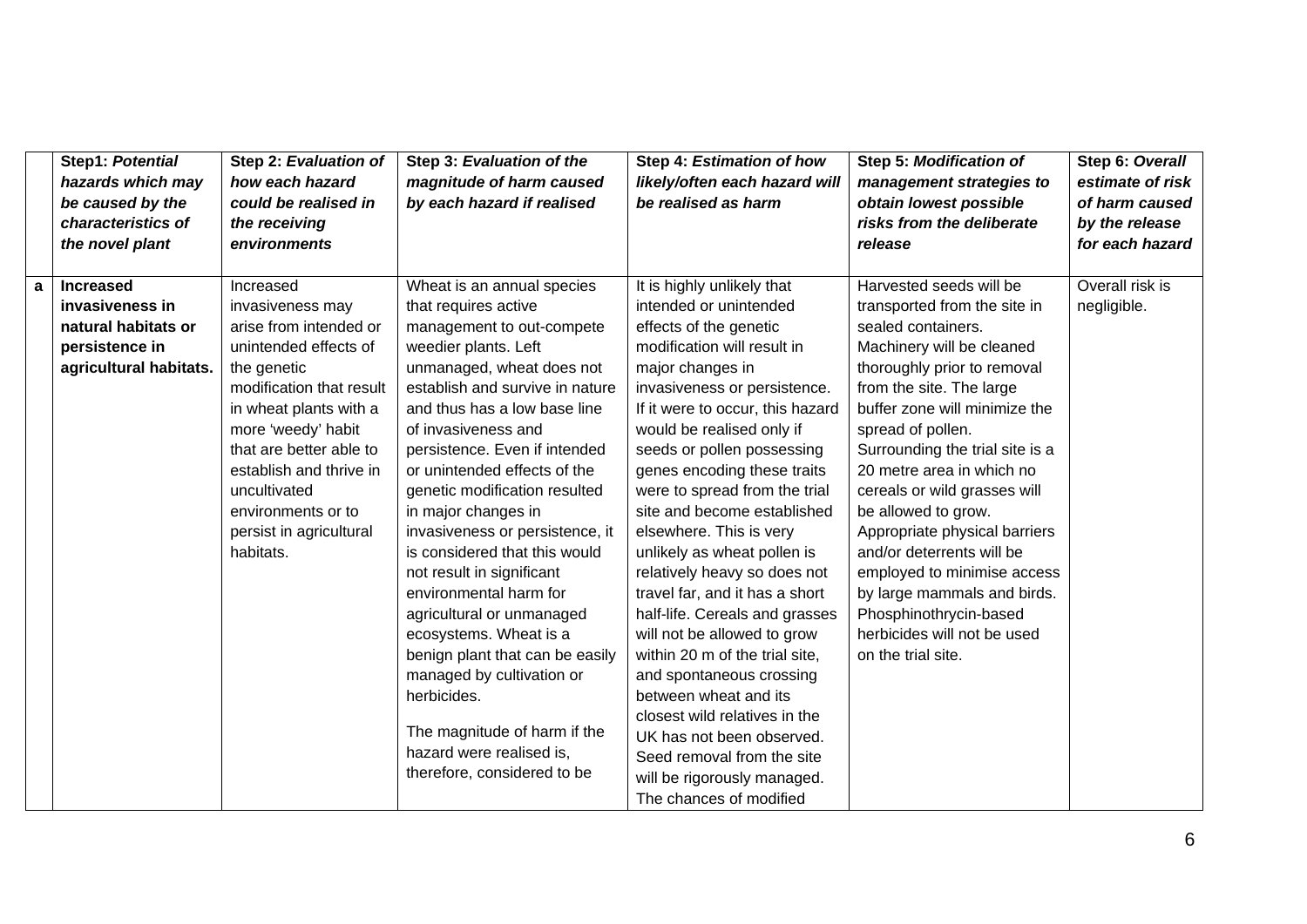|   | Selective advantage                                                     |                                                                                                                                                                                                                                                                                        | very small.                                                                                                                                                                                                                                                                                                                                                                                                                                                                                                                           | wheat plants establishing<br>themselves outside the trial<br>site are considered to be<br>negligible.<br>This hazard would be                                                                                                                                                                                                                                                                                                                                                                                                                                                                                      |                                                                                                                                                                                                                                                                                                                                                                                                | Overall risk is |
|---|-------------------------------------------------------------------------|----------------------------------------------------------------------------------------------------------------------------------------------------------------------------------------------------------------------------------------------------------------------------------------|---------------------------------------------------------------------------------------------------------------------------------------------------------------------------------------------------------------------------------------------------------------------------------------------------------------------------------------------------------------------------------------------------------------------------------------------------------------------------------------------------------------------------------------|--------------------------------------------------------------------------------------------------------------------------------------------------------------------------------------------------------------------------------------------------------------------------------------------------------------------------------------------------------------------------------------------------------------------------------------------------------------------------------------------------------------------------------------------------------------------------------------------------------------------|------------------------------------------------------------------------------------------------------------------------------------------------------------------------------------------------------------------------------------------------------------------------------------------------------------------------------------------------------------------------------------------------|-----------------|
| b | or disadvantage<br>conferred to<br>sexually compatible<br>plant species | Selective advantage or<br>disadvantage may<br>result from intended or<br>unintended effects of<br>the genetic<br>modification. This<br>hazard could be<br>realised in the<br>receiving environment<br>via out-crossing to<br>sexually-compatible<br>species outside the<br>trial site. | The trait of low asparagine<br>concentration in the grain is<br>associated with poor<br>germination and would<br>therefore be likely to confer a<br>selective disadvantage. The<br>genetic modification resulting<br>in increased tolerance to<br>phosphinothrycin-based<br>herbicides has the potential to<br>confer a major selective<br>advantage in agricultural<br>systems where those<br>herbicides are used routinely<br>but will have no substantial<br>effect on a plant's ability to<br>survive in unmanaged<br>ecosystems. | realised only if pollen<br>possessing genes encoding<br>these traits were to spread<br>from the trial site and become<br>established. This is very<br>unlikely as wheat pollen is<br>relatively heavy so does not<br>travel long distances, and it<br>has a short half-life. Cereals<br>and grasses will not be<br>allowed to grow within 20m of<br>the trial site, and<br>spontaneous crossing<br>between wheat and its<br>closest wild relatives in the<br>UK has not been observed.<br>The likelihood of this hazard<br>resulting in environmental<br>harm is, therefore,<br>considered to be extremely<br>low. | There is a large buffer zone<br>to minimize the spread of<br>pollen. Surrounding the trial<br>site is a 20 metre area in<br>which no cereals or grasses<br>will be allowed to grow.<br>Appropriate physical barriers<br>and/or deterrents will be<br>employed to minimise access<br>by large mammals and birds.<br>Phosphinothrycin-based<br>herbicides will not be used<br>on the trial site. | extremely low.  |
| C | <b>Potential</b>                                                        | This hazard could not                                                                                                                                                                                                                                                                  |                                                                                                                                                                                                                                                                                                                                                                                                                                                                                                                                       |                                                                                                                                                                                                                                                                                                                                                                                                                                                                                                                                                                                                                    |                                                                                                                                                                                                                                                                                                                                                                                                | No risk.        |
|   | environmental                                                           | be realised because                                                                                                                                                                                                                                                                    |                                                                                                                                                                                                                                                                                                                                                                                                                                                                                                                                       |                                                                                                                                                                                                                                                                                                                                                                                                                                                                                                                                                                                                                    |                                                                                                                                                                                                                                                                                                                                                                                                |                 |
|   | impact due to                                                           | there are no target                                                                                                                                                                                                                                                                    |                                                                                                                                                                                                                                                                                                                                                                                                                                                                                                                                       |                                                                                                                                                                                                                                                                                                                                                                                                                                                                                                                                                                                                                    |                                                                                                                                                                                                                                                                                                                                                                                                |                 |
|   | <b>interactions</b>                                                     | organisms.                                                                                                                                                                                                                                                                             |                                                                                                                                                                                                                                                                                                                                                                                                                                                                                                                                       |                                                                                                                                                                                                                                                                                                                                                                                                                                                                                                                                                                                                                    |                                                                                                                                                                                                                                                                                                                                                                                                |                 |
|   | between the novel                                                       |                                                                                                                                                                                                                                                                                        |                                                                                                                                                                                                                                                                                                                                                                                                                                                                                                                                       |                                                                                                                                                                                                                                                                                                                                                                                                                                                                                                                                                                                                                    |                                                                                                                                                                                                                                                                                                                                                                                                |                 |
|   | plant and target                                                        |                                                                                                                                                                                                                                                                                        |                                                                                                                                                                                                                                                                                                                                                                                                                                                                                                                                       |                                                                                                                                                                                                                                                                                                                                                                                                                                                                                                                                                                                                                    |                                                                                                                                                                                                                                                                                                                                                                                                |                 |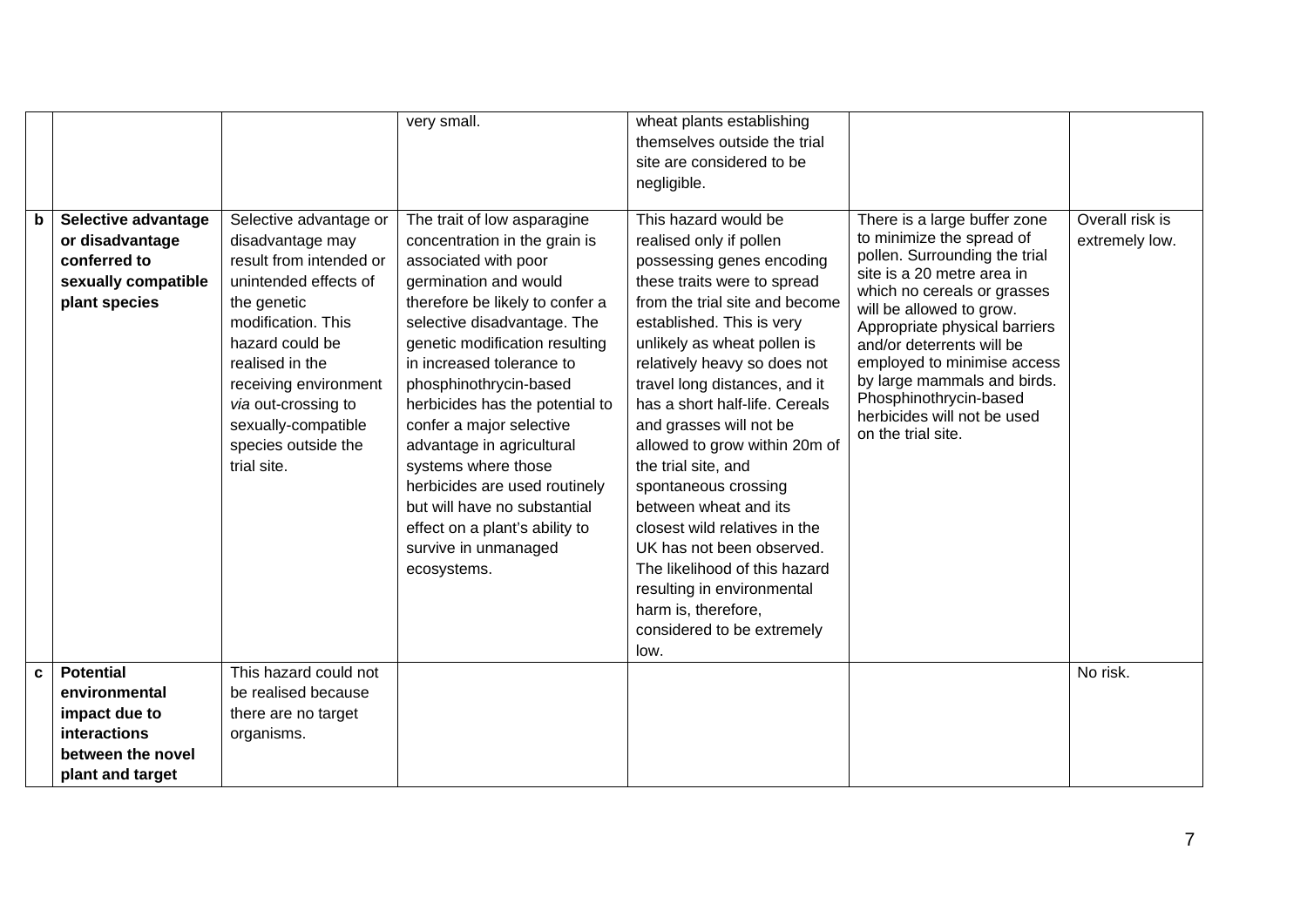|   | organisms            |                         |                                                                 |                                |                                 |                 |
|---|----------------------|-------------------------|-----------------------------------------------------------------|--------------------------------|---------------------------------|-----------------|
| d | <b>Potential</b>     | Changes in the plants'  | Wheat plants have a range of                                    | Impacts of this hazard on the  | Harvested seeds will be         | Overall risk is |
|   | environmental        | interactions with non-  | pests and fungal pathogens.                                     | environment would only         | transported from the site in    | extremely low.  |
|   | impact due to        | target organisms could  | The main insect pests in the                                    | occur if seeds or pollen from  | sealed containers.              |                 |
|   | interactions         | result from intended or | UK are the bird cherry-oat                                      | the GM plants were to spread   | Machinery will be cleaned       |                 |
|   | between the novel    | unintended effects of   | aphid (Rhopalosiphum padi),                                     | from the trial site and become | thoroughly prior to removal     |                 |
|   | plant and non-target | the genetic             | the grain aphid (Sitobion                                       | established. Pollen spread is  | from the site. There is a large |                 |
|   | organisms            | modification. This      | avenae) and the rose grain                                      | very unlikely because wheat    | buffer zone to minimize the     |                 |
|   |                      | could have an           | aphid (Metopolophium                                            | pollen is relatively heavy and | spread of pollen.               |                 |
|   |                      | environmental impact    | dirhodum), as well as the                                       | does not travel long           | Surrounding the trial site is a |                 |
|   |                      | if changes in           | orange wheat blossom midge                                      | distances, and it has a short  | 20 metre area in which no       |                 |
|   |                      | interactions with non-  | (Sitodiplosis mosellana) and                                    | half-life. Cereals and grasses | cereals or grasses will be      |                 |
|   |                      | target organisms        | the wheat bulb fly (Delia                                       | will not be allowed to grow    | allowed to grow. Appropriate    |                 |
|   |                      | resulted in the plants  | coarctata). Wheat also                                          | within 20 m of the trial site, | physical barriers and/or        |                 |
|   |                      | being better able to    | interacts with beneficial                                       | and spontaneous crossing       | deterrents will be employed     |                 |
|   |                      | thrive in uncultivated  | insects that attack aphid pests,                                | between wheat and its          | to minimise access by large     |                 |
|   |                      | environments or to      | such as Aphidius rhopalosiphi.                                  | closest wild relatives in the  | mammals and birds, to           |                 |
|   |                      | persist in agricultural | We consider it extremely                                        | UK has not been observed.      | prevent them spreading          |                 |
|   |                      | habitats.               | unlikely that the genetic                                       | Seed removal from the site     | seeds. Phosphinothrycin-        |                 |
|   |                      |                         | modification will affect these                                  | will be rigorously managed.    | based herbicides will not be    |                 |
|   |                      |                         | non-target organisms in any                                     | The likelihood of this hazard  | used on the trial site.         |                 |
|   |                      |                         | way.                                                            | resulting in environmental     |                                 |                 |
|   |                      |                         |                                                                 | harm is considered to be       |                                 |                 |
|   |                      |                         | Wheat can become infected                                       | extremely low.                 |                                 |                 |
|   |                      |                         | by several fungal pathogens in                                  |                                |                                 |                 |
|   |                      |                         | the UK, including Septoria                                      |                                |                                 |                 |
|   |                      |                         | tritici (Mycosphaerella                                         |                                |                                 |                 |
|   |                      |                         | graminicola), yellow rust                                       |                                |                                 |                 |
|   |                      |                         | (Puccinia striiformis) and                                      |                                |                                 |                 |
|   |                      |                         | brown rust (Puccinia triticina),<br>as well as take-all disease |                                |                                 |                 |
|   |                      |                         |                                                                 |                                |                                 |                 |
|   |                      |                         | (Gaeumannomyces graminis                                        |                                |                                 |                 |
|   |                      |                         | var. tritici). Good phytosanitary                               |                                |                                 |                 |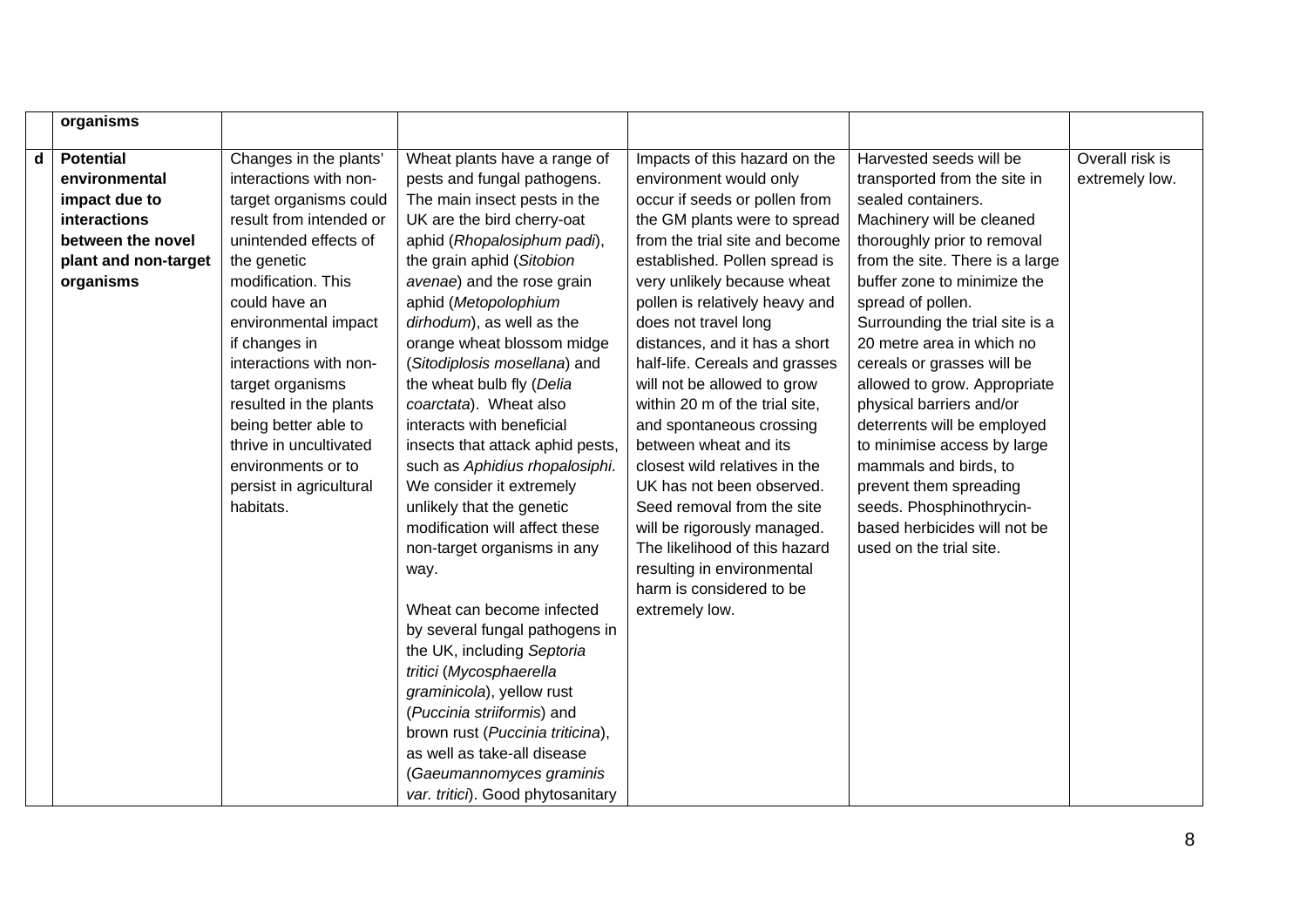|             |                            |                         | practice has been shown to be<br>important in preventing the<br>accumulation of high |                                                                  |                              |                 |
|-------------|----------------------------|-------------------------|--------------------------------------------------------------------------------------|------------------------------------------------------------------|------------------------------|-----------------|
|             |                            |                         | concentrations of free<br>asparagine in the grain, but                               |                                                                  |                              |                 |
|             |                            |                         | the mechanisms underpinning                                                          |                                                                  |                              |                 |
|             |                            |                         | this observation require further                                                     |                                                                  |                              |                 |
|             |                            |                         | research. Even so, we                                                                |                                                                  |                              |                 |
|             |                            |                         | consider it extremely unlikely                                                       |                                                                  |                              |                 |
|             |                            |                         | that reduced free asparagine                                                         |                                                                  |                              |                 |
|             |                            |                         | concentration in the grain will                                                      |                                                                  |                              |                 |
|             |                            |                         | make the wheat more resistant                                                        |                                                                  |                              |                 |
|             |                            |                         | to fungal pathogens.                                                                 |                                                                  |                              |                 |
|             |                            |                         | Wheat also interacts with                                                            |                                                                  |                              |                 |
|             |                            |                         | multiple fungi, bacteria and                                                         |                                                                  |                              |                 |
|             |                            |                         | protists in the rhizospere, but                                                      |                                                                  |                              |                 |
|             |                            |                         | these interactions are not                                                           |                                                                  |                              |                 |
|             |                            |                         | expected to be affected in any                                                       |                                                                  |                              |                 |
|             |                            |                         | way by the traits carried by the                                                     |                                                                  |                              |                 |
|             |                            |                         | plants.                                                                              |                                                                  |                              |                 |
| $\mathbf e$ | <b>Potential effect on</b> | By contact or ingestion | The gRNA, Cas9 and bar                                                               | Some contact between the                                         | No plant material from the   | Overall risk is |
|             | human or animal            | of GM plant material.   | genes are not expected to                                                            | GM plants and humans is                                          | trial will enter the food or | extremely low.  |
|             | health due to the          |                         | result in the synthesis of                                                           | inevitable. People operating                                     | animal feed chain.           |                 |
|             | introduced genes           |                         | products that are harmful to                                                         | farm machinery and                                               |                              |                 |
|             |                            |                         | human health. The primary                                                            | scientists working in the trial                                  |                              |                 |
|             |                            |                         | trait of reduced free                                                                | site will come into physical                                     |                              |                 |
|             |                            |                         | asparagine concentration in                                                          | contact with the plants.                                         |                              |                 |
|             |                            |                         | the grain will have no effect on                                                     | However, it is extremely                                         |                              |                 |
|             |                            |                         | human or animal health. Any<br>unknown hazards with respect                          | unlikely that they will ingest<br>any plant material. It is more |                              |                 |
|             |                            |                         | to human health arising from                                                         | likely that small mammals                                        |                              |                 |
|             |                            |                         | the expression and ingestion                                                         | such as mice, invertebrates                                      |                              |                 |
|             |                            |                         |                                                                                      |                                                                  |                              |                 |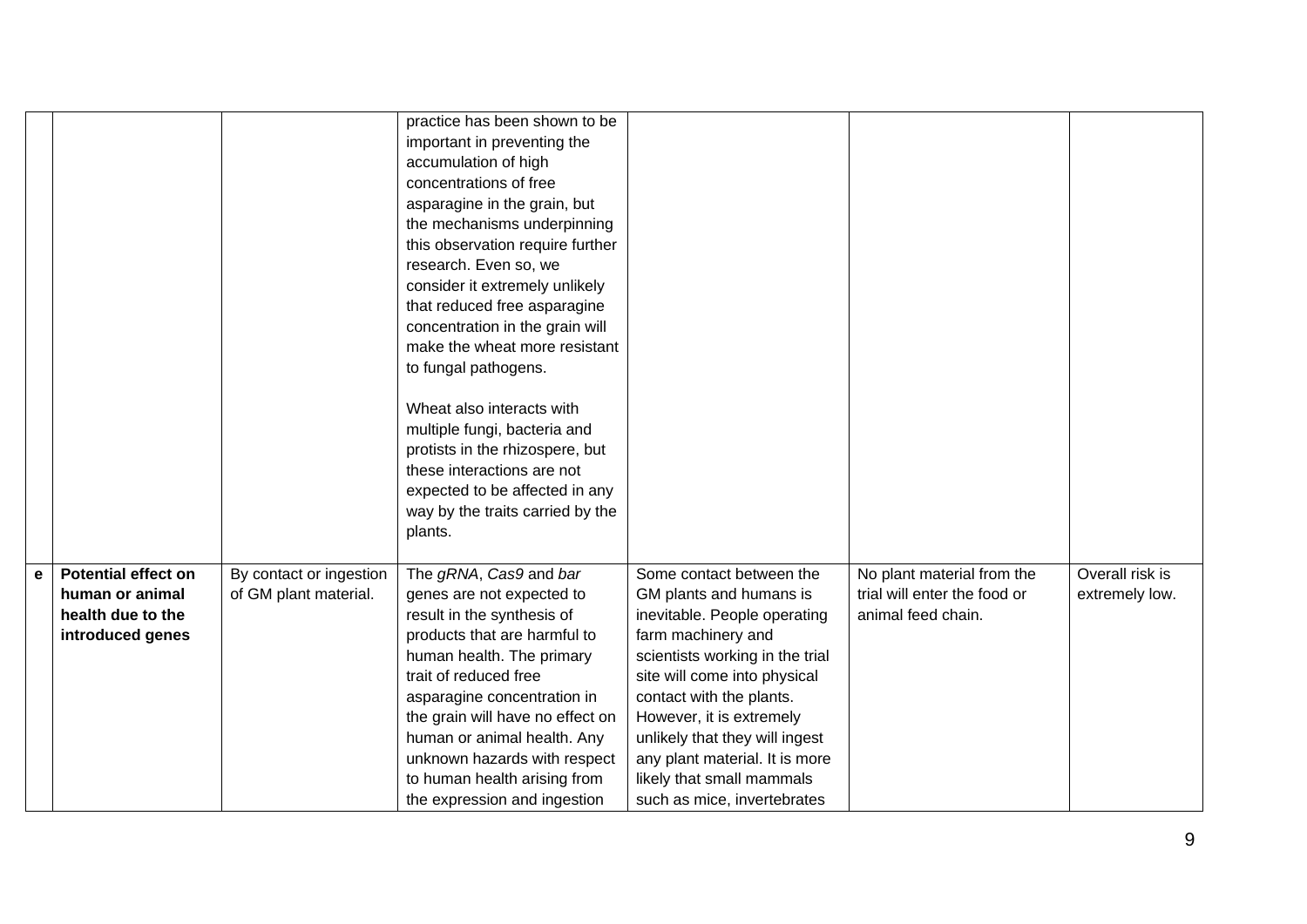|   | <b>Potential effects on</b><br>biogeochemical<br>processes (changes<br>in soil<br>decomposition of<br>organic material) | Changes in<br>biogeochemical<br>processes may result<br>from unintended<br>changes in the<br>modified plants or from<br>unintended changes in<br>soil microbes due to<br>horizontal transfer of<br>DNA. | of foreign proteins will not be<br>realised because the wheat<br>plants will not be consumed by<br>humans.<br>The magnitude of harm is<br>estimated to be extremely low.<br>Biogeochemical processes are<br>not expected to be affected by<br>the cultivation of the GM<br>plants. | and birds may come into<br>contact and/or ingest plant<br>material.<br>The likelihood of changes to<br>biogeochemical processes is<br>considered to be very low.<br>The area proposed to be<br>planted with GMOs is small<br>(a total of 50 1.8 $\times$ 6m plots)<br>and temporary (lasting 10-12<br>months in each year of the<br>five growing seasons of the<br>trial). | No specific management<br>strategies are planned to<br>address this risk. | Overall risk is<br>extremely low. |
|---|-------------------------------------------------------------------------------------------------------------------------|---------------------------------------------------------------------------------------------------------------------------------------------------------------------------------------------------------|------------------------------------------------------------------------------------------------------------------------------------------------------------------------------------------------------------------------------------------------------------------------------------|----------------------------------------------------------------------------------------------------------------------------------------------------------------------------------------------------------------------------------------------------------------------------------------------------------------------------------------------------------------------------|---------------------------------------------------------------------------|-----------------------------------|
| g | <b>Possible</b><br>environmental<br>impact due to<br>changes in<br>cultivation practice                                 | The cultivation<br>practices applied to<br>the trial are likely to<br>have negligible<br>environmental impact.                                                                                          | The magnitude of any effects<br>arising from changes in<br>cultivation practice will be<br>negligible.                                                                                                                                                                             | The frequency that this<br>hazard may be realised is<br>low. The trial comprises only<br>$50 \times (6 \times 1.8m)$ plots, and will<br>be sown for only five growing<br>seasons.                                                                                                                                                                                          | None.                                                                     | Overall risk is<br>extremely low. |